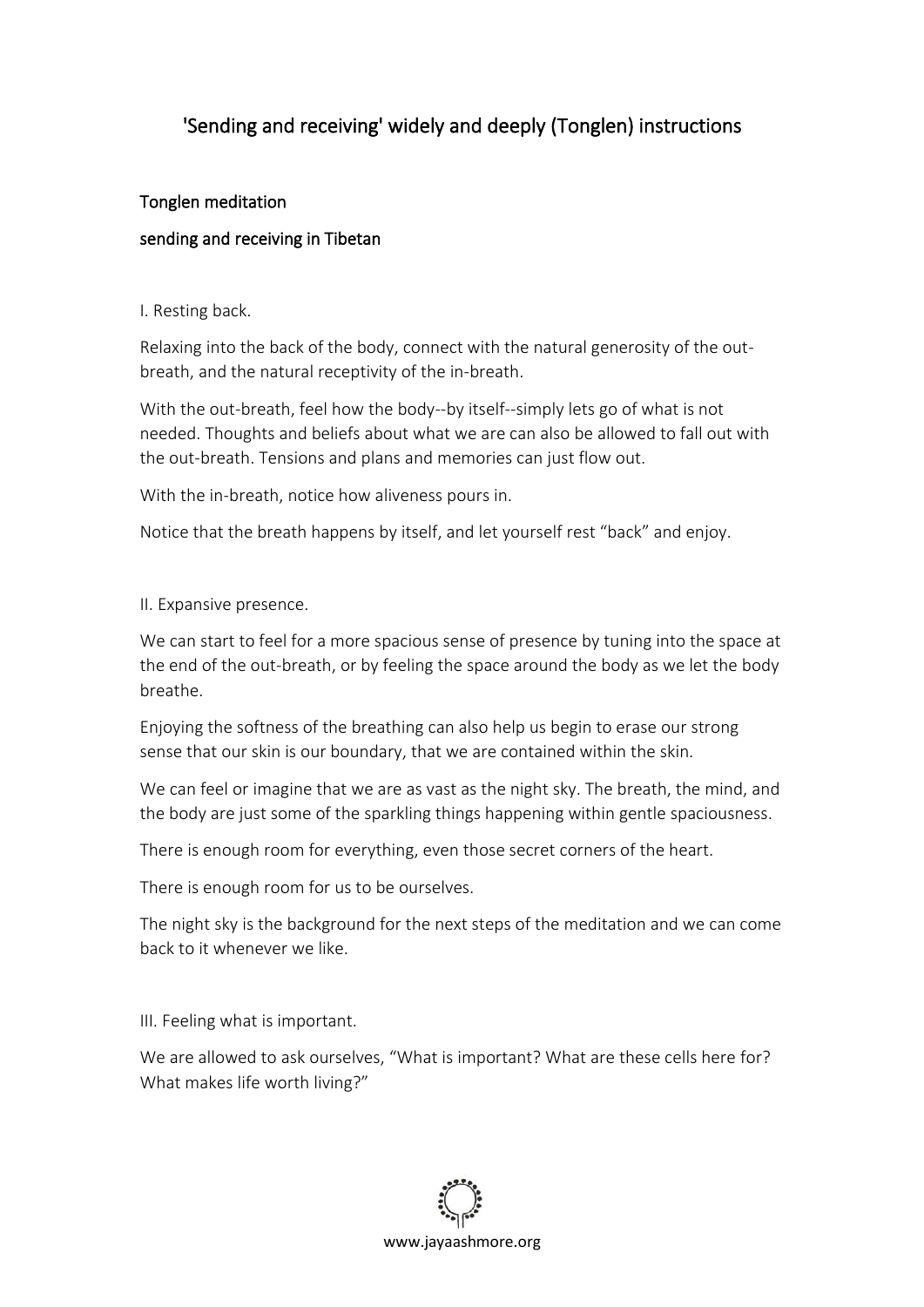We can throw the question into the gap after the out-breath, and just wait for a natural response, as the in-breath answers the out-breath. Or we can just ask the deepest place we know in ourselves.

We do not need an answer in words, although sometimes our own genuine words may help us connect with what is important in this life.

If we cannot feel very vividly the texture and flavor of what is important, then we may remember a time we experienced clarity, freedom, joy, feeling at home or loved, or a deep happiness for no reason. Let the memory be as vivid as possible, as we remember sounds, temperature, posture, etc.

Once we can feel what Pema Chodron calls the "texture" of the experience, we can let go of the images and details of memory, and just stay with the vivid texture.

Getting to know the texture, notice if it is grounded or uplifting; fluid or still; embracing or expansive, or all of that.

Then let yourself swim in that texture—let the cells say "yes" to it and drink it into every corner of your being.

Breathing in, connect to the texture in a very alive way. Breathing out, fill and (eventually) overflow with that texture.

### IV. Feeling what is difficult.

Resting back again into the "night sky," drop the previous exercise for a while. Then think of a moment of difficulty in your own or someone else's life—not an overwhelming difficulty but something that moves your heart, something you can feel. Again, choose something specific and clear, and tune into the texture: burning? spiky? accelerated? stuck? heavy? sharp? dense? dark?

Normally we resist feeling the fever of self-doubt or the weight of loneliness, and we can include the resistance with the difficulty.

Then we simply welcome the "texture of the difficult" into night sky on the in-breath. Finally, no need to fix or explain or hide or fight. There just happens to be enough room in night sky for this pain to be.

#### V. Sending and receiving.

Remembering night sky, we continue to let the inhalation bring us into intimacy with the texture of the difficult. On the out-breath, we can now also re-connect with the texture of what we love in life, the texture of what is important.